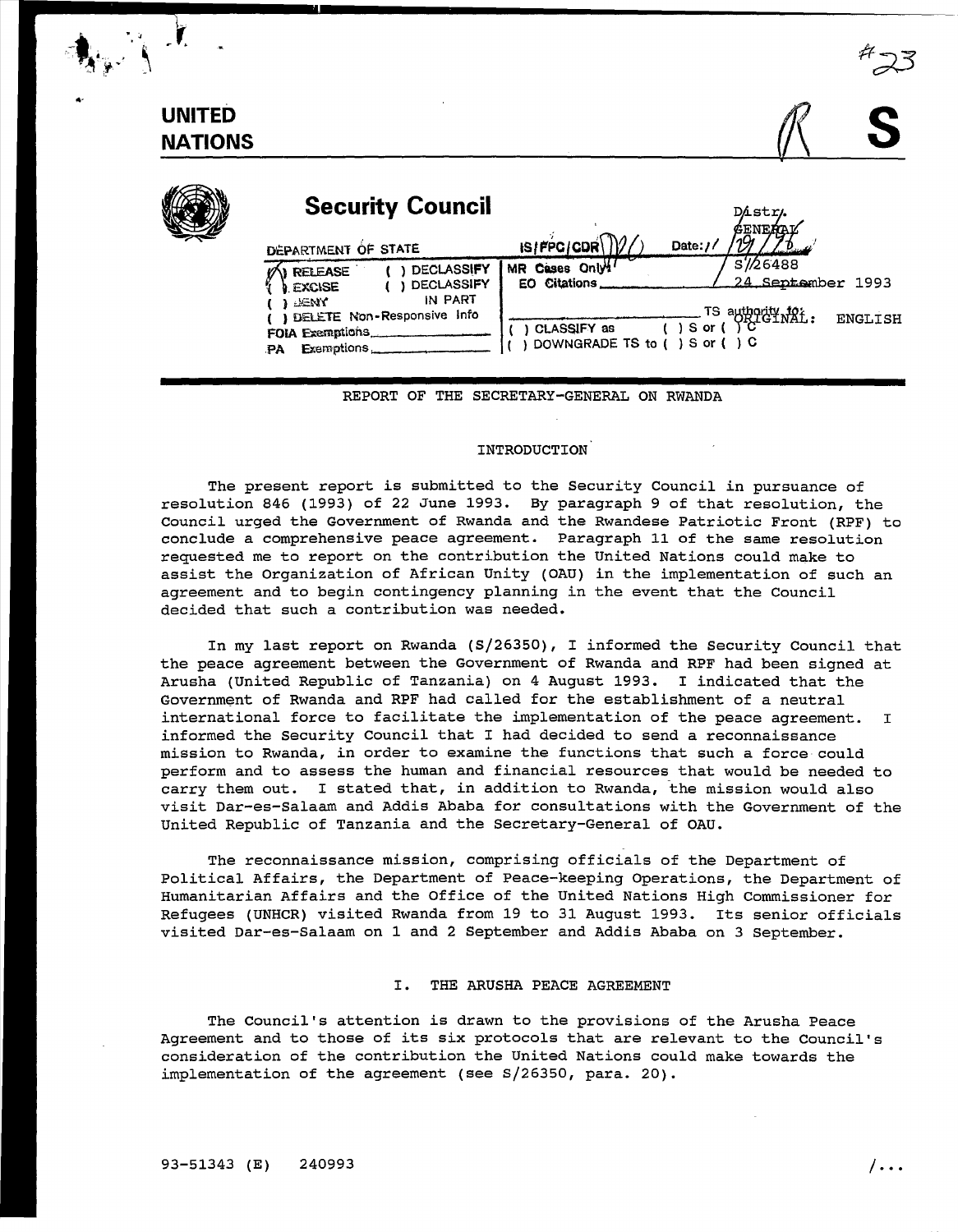The Protocols of Agreement on Power-sharing provides that the institutions for the transitional period, up to the elections for a democratically elected Government, will comprise a broad-based transitional Government with the participation of all main political parties. The major parties identified in the Agreements are the Mouvement republicain pour la democratie et le developpement (MRND), RPF, the Mouvement democrate republicain (MDR), the Parti social démocrate (PSD), the Parti libéral (PL) and the Parti démocrate chrétien (PDC). The Transitional Assembly will be composed of members appointed by the various political parties.

Article 7 of the Agreement provides that the transitional institutions will be set up in Kigali 37 days after the signing of the Agreement, i.e. on 10 September 1993. However, this was based on the assumption that a neutral international force would be deployed by that date and that, with the arrival of that force, foreign troops stationed in Rwanda would withdraw. At that point, in accordance with the Agreement, RPF would deploy a battalion in Kigali to ensure the protection of its political leaders and to enable them to participate fully in the transitional institutions.

The Protocol of Agreement on Miscellaneous Issues and Final Provisions states that the duration of the transitional period will be 22 months, with the possibility of one extension, which would have to be approved by a majority of 60 per cent of the Transitional Assembly.

The Protocol on the Integration of the Armed Forces of the Two Parties, including the Gendarmerie, specifically requests the assistance of a neutral international force led by the United Nations in the disengagement, disarmament, demobilization and retaining of the military personnel of the parties to be integrated in the national army. It also calls on the establishment of such a force to ensure the overall security of the country, especially the capital city of Kigali, as well as the protection of the expatriate community, and security of the continued distribution of humanitarian assistance.

The Protocol defines the neutral international force as a United Nationsled force, integrating as necessary the current OAU Neutral Military Observer Group (NMOG II) and made up of countries representing a cross-section of the international community. The NMOG I force, made up of 50 personnel from OAU countries, monitored the cease-fire from July 1992 to July 1993. In early August 1993, the force was replaced by the NMOG II force, which is currently made up of 132 personnel from OAU member countries.

The Protocol on the Repatriation of Refugees and the Resettlement of Displaced Persons calls for the involvement of the United Nations in the repatriation of refugees and is elaborated upon below (see sect. III C).

#### II. ACTIVITIES OF THE RECONNAISSANCE MISSION

During its visit to Rwanda, the mission was led by Brigadier General Romeo A. Dallaire (Canada), Chief Military Observer of the United Nations Observer Mission Uganda-Rwanda (UNOMUR). Between 19 and 31 August 1993, the mission held consultations with the President of Rwanda, General Juvenal Habyarimana, and with the Chairman of RPF, Colonel Alexis Kanyarengwe,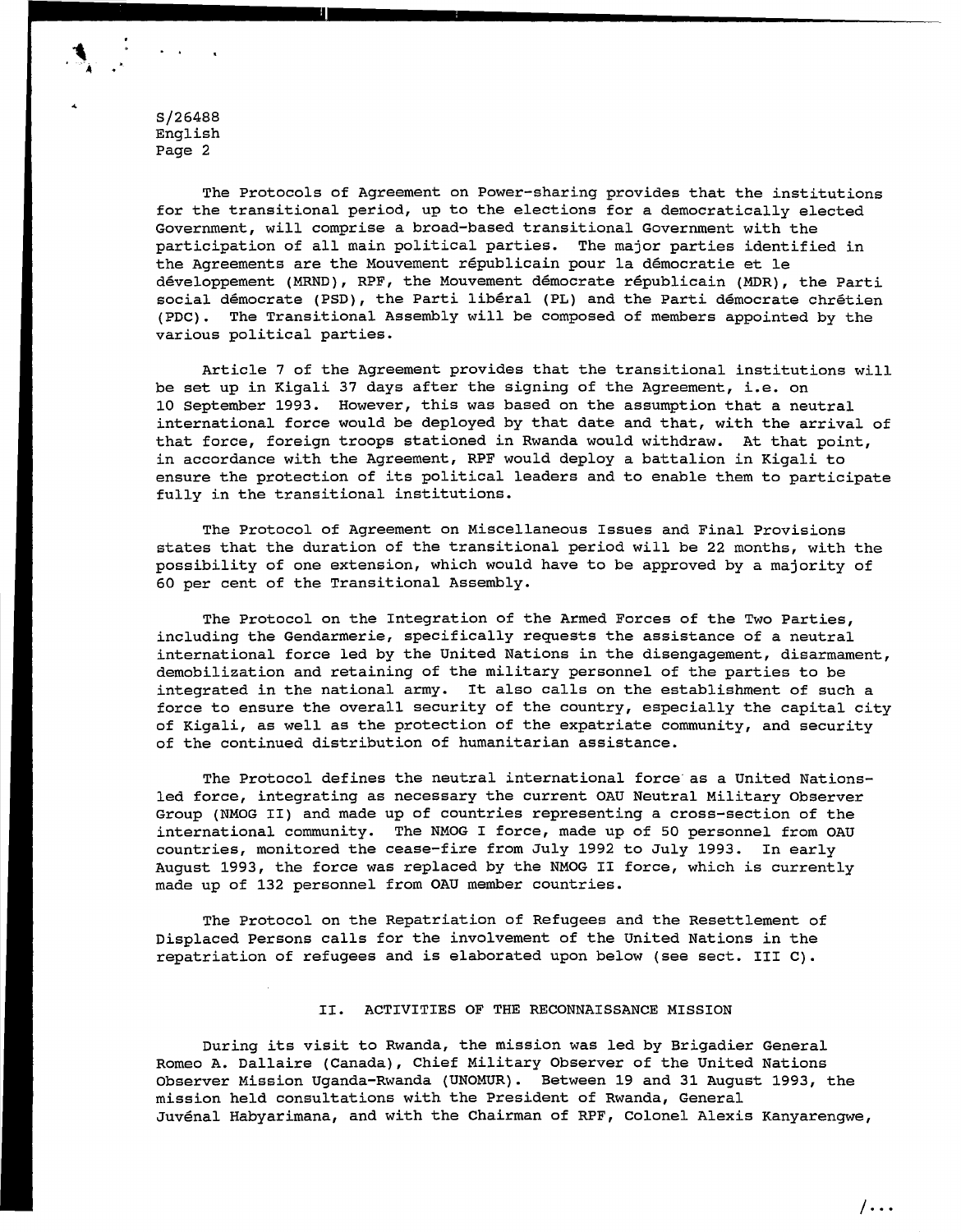as well as with other senior members of the Government and RPF, including Mrs. Agathe Uwiliugiyimana, current Prime Minister, Mr. Faustin Twagiramungu, Prime Minister-designate of the broad-based transitional Government, and Mr. Paul Kagame, Vice-Chairman of RPF and Commanding Officer of its armed forces. The mission also met with members of the diplomatic community accredited to Rwanda, with representatives of United Nations agencies and programmes and with non-governmental organizations (NGOs) executing humanitarian projects in the country. The reconnaissance mission also met with the OAU representative in Rwanda and the Commanding Officer of NMOG II.

;

During their visit to Dar-es-Salaam and Addis Ababa, the senior officials of the reconnaissance mission were joined by Mr. Macaire Pedanou, my Special Representative at the Arusha peace talks. They held consultations with President Ali Hassan Mwinyi and other high officials of the Government of the United Republic of Tanzania and, in Addis Ababa, with Mr. Salim Ahmed Salim, the Secretary-General of OAU, and his senior staff.

One of the major points raised by all those with whom the mission met related to the deployment of a neutral international force by 10 September, the date set in the peace agreement for the installation of the transitional institutions in Kigali. The concern of all parties was that, should the neutral international force not be deployed in a timely manner, a political vacuum might occur if the transitional Government was not established in Kigali. The mission responded by clarifying the decision-making process at the United Nations and by stressing that the dispatch of a peace-keeping force to Rwanda would depend on a final determination by the Security Council. President Habyarimana felt that it would be dangerous and hazardous to set up the transitional Government before the arrival of the neutral international force and emphasized that such a force should be strong enough to be credible. For his part, Colonel Kanyarengwe, Chairman of RPF, stated that it was imperative that the security of RPF be ensured by the United Nations and expressed his concern that the vacuum caused by the absence of a United Nations peace-keeping mission might be filled by paramilitary groups in the country.

After the reconnaissance mission explained that it would not be realistic to expect the deployment of the proposed neutral international force by 10 September, a number of alternative measures were put forward by the parties and OAU. In addition, the role that an enlarged NMOG might play in the implementation of the agreements was discussed. In this connection, it should be noted that the OAU Secretary-General explained to the mission that he was planning to enlarge NMOG II to a total of approximately 240 all ranks, and that OAU did not have the resources to sustain a larger force. Mr. Salim pointed out that, even for the enlargement of NMOG II to the size of a company, OAU would have to rely, for logistic support, on the contributions of the donor countries which had assisted in the establishment of NMOG I. Most importantly, Mr. Salim informed the mission that the mandate of NMOG II would necessarily be confined to monitoring the cease-fire.

Mr. Salim recalled that the mandate of NMOG II would expire on 31 October 1993, adding that if the Security Council authorized United Nations involvement in the implementation of the peace agreement, the expeditious deployment of a United Nations peace-keeping force would be essential. With regard to the possible integration of NMOG II into such a force, Mr. Salim

 $/$ ...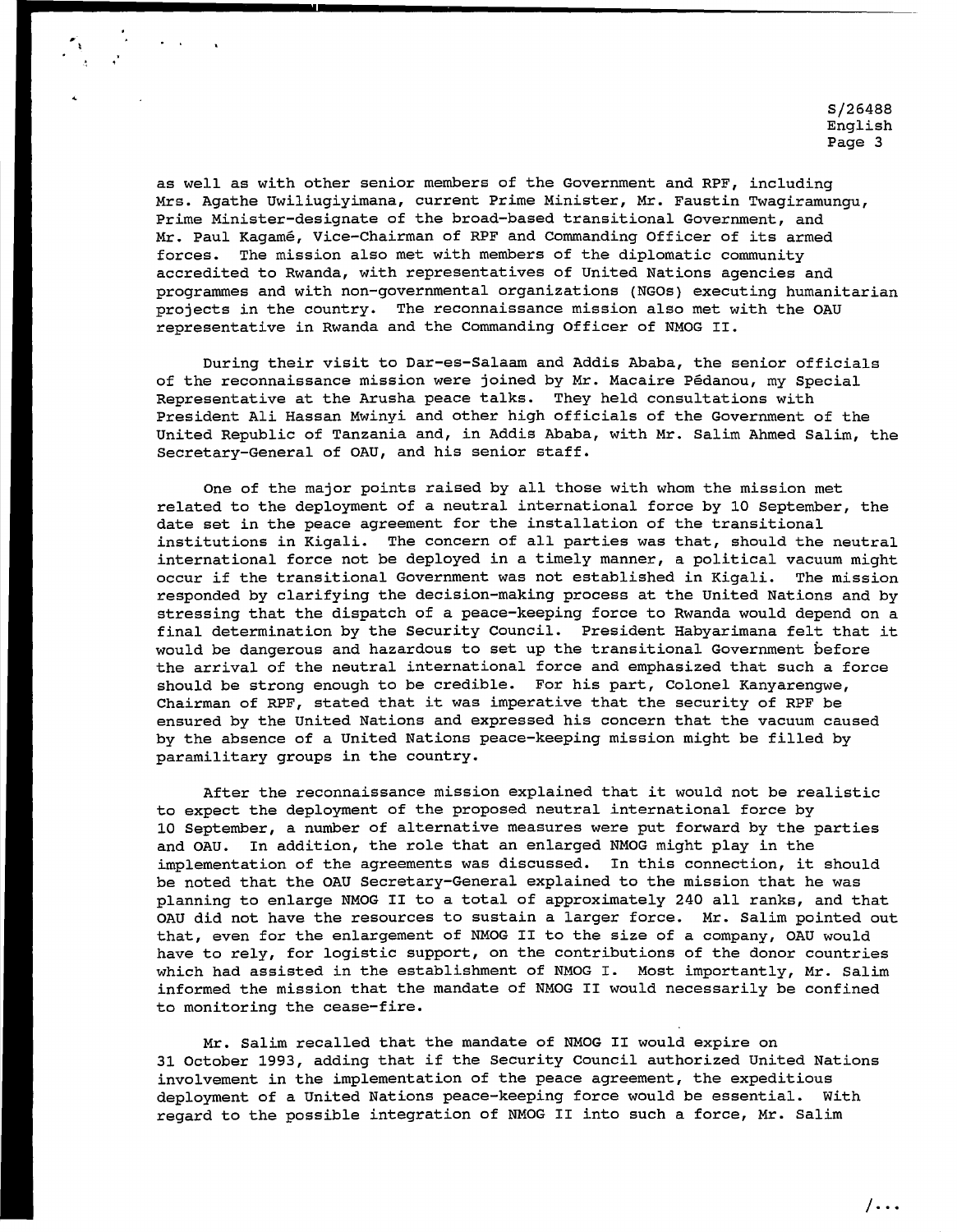. .

> expressed the view that the United Nations would have to work out arrangements directly with troop-contributing countries.

It was also suggested that, since it was not feasible to meet the expectations of the two parties with regard to the deadline of 10 September for the installation of the transitional institutions, the United Nations should reassure the Rwandese people by giving a positive signal regarding its willingness to contribute to the restoration of peace and national reconciliation in Rwanda. In this connection, in a statement issued on 10 September 1993 (S/26425), the President of the Security Council pointed out that the Council was aware of the hopes the Rwandese parties entertained regarding the assistance that the international community would provide for the implementation of the Arusha peace agreement. The President of the Council in his statement also urged the parties to continue to honour the Arusha agreement in accordance with their commitments.

Many of those with whom the reconnaissance mission held consultations, including representatives of the diplomatic community, felt that the Arusha accords constituted the best way for the Rwandese people to work together towards peace and stability. They also stressed the urgency of implementing those accords so that the people of Rwanda could proceed with the challenging tasks of reconstruction and economic development. The mission reported that most Governments represented in Rwanda also anxious to see a sound economic recovery programme instituted expressed their willingness to assist the Rwandese people in carrying out the task of economic recovery.

During its stay in Rwanda, the reconnaissance mission visited the areas controlled by RPF in the north, as well as government military positions and outposts. It carried out a detailed survey of the forces of the parties, including their respective structures and equipment, troop dispositions and topography, by land and by air. It received detailed briefings from the NMOG II Commander on the present status and role of NMOG II in Rwanda.

The mission discussed with the parties the tasks envisaged for the neutral international force in the Arusha agreement in order to determine the contribution that could be made by the United Nations. In particular, the mission undertook an assessment of the essential requirements that would enable the proposed force to execute its monitoring functions in Rwanda. This included an assessment of the following areas: cease-fire compliance in the demilitarized zone (DMZ), establishment of cantonment and assembly areas for weapons and personnel, mine-clearance, security of humanitarian aid efforts, return of the refugees and displaced persons, disarming and demobilization of armed personnel and restructuring of the Rwandese Defence Forces and the Gendarmerie.

In regard to relief assistance, the mission worked out arrangements that could enhance the various aspects of ongoing humanitarian activities described below (see sect. III C).

 $/$ ...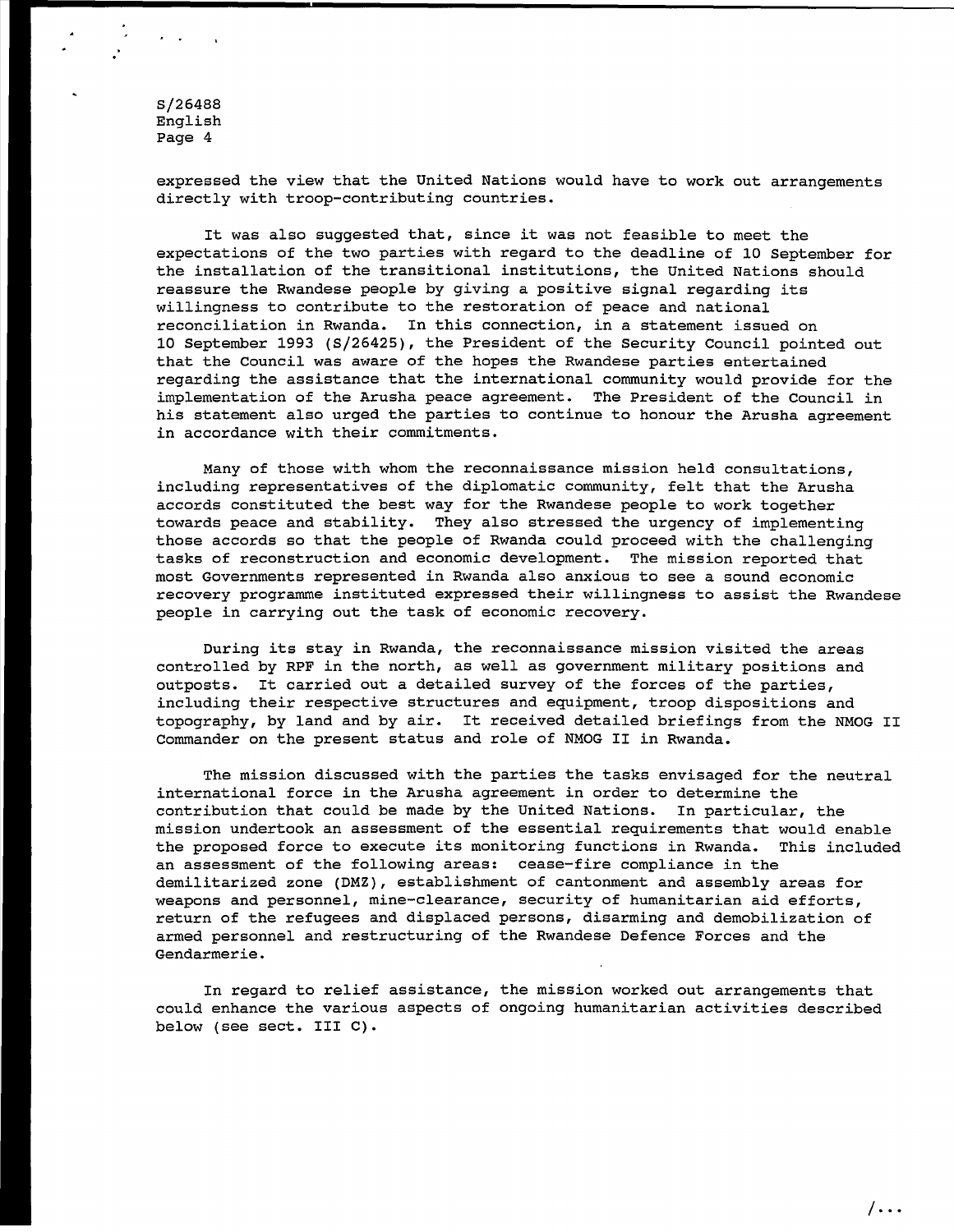#### III. UNITED NATIONS CONTRIBUTION

#### A. Military aspects

The main provisions of the Arusha peace agreement relevant to the proposed United Nations peace-keeping mission (herein referred to as "the Mission") are contained in the Protocol on the Integration of the Armed Forces and the Gendarmerie. The principal functions of the Mission could be grouped in four categories: (a) to assist in ensuring the security of the city of Kigali, (b) to monitor the cease-fire agreement, including establishment of an expanded DMZ and demobilization procedures, (c) to continue to monitor the security situation during the final period of the transitional Government's mandate leading up to the elections, and (d) to assist with mine-clearance, including training and mine-awareness programmes.

Under article 64 of the Protocol on the Integration of the Armed Forces, the Mission would also be charged with the task of undertaking investigations either on complaints from the parties or on its own, of alleged non-compliance with any of the provisions relating to the agreement. In addition, the Mission would be called upon to provide security for the repatriation of Rwandese refugees and displaced persons.

To ensure the effective conduct of the Mission's responsibilities, the Protocol calls for close cooperation and· continuing consultations between the Force Commander, or his representative, the new Rwandese Defence Forces High Command Council and the "Conseil de Commandement de la Gendarmerie Nationale". This will be ensured through the holding of regular joint working sessions at all relevant command levels.

#### 1. Concept of operations

The Mission would be based on the concept of operations described below.

Owing to the presence of several battalions of government forces in Kigali and the introduction into the city of the RPF leadership with a fully equipped RPF battalion, the Mission would establish a weapons secure area in and around Kigali. This zone would be defined as an area of approximately 10 kilometres in radius from the centre of Kigali within which the military units would be required to store their weapons and ammunition, except in those cases previously agreed to by all parties. The security of the city would be accomplished in four ways. First, the Mission would deploy an infantry battalion throughout the Kigali area with the aim of providing security for the international airport, the RPF battalion compound and government buildings and to assist in the recovery of arms from civilians. The battalion would require a wheeled armoured personnel carrier (APC) company for emergency deployment both in Kigali and in the expanded DMZ. Secondly, the Mission would monitor and verify the securing of weapons and the movement of all forces from both parties in the Kigali sector through the use of infantry and military observers. Thirdly, in monitoring the activities involved in the establishment of the new Integrated Rwandese Defence Forces and Gendarmerie, the Mission would deploy liaison officers to the headquarters of these new forces. Fourthly, the Mission would take appropriate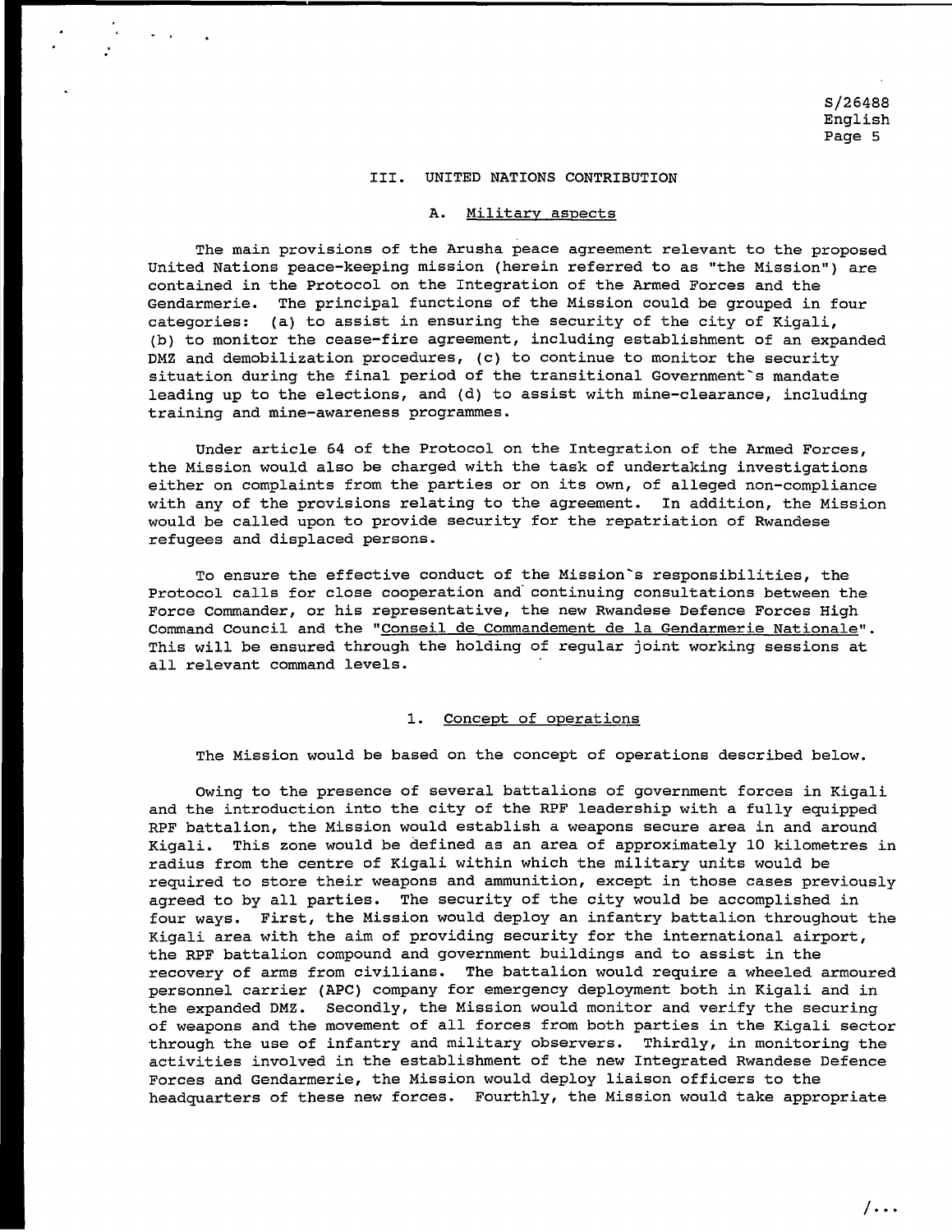measures, as necessary, to assist in providing security for members of the transitional Government.

The Mission would monitor the cease-fire agreement through verification and control of the expanded DMZ and by the concentration, disarming, demobilization and integration of troops of both the parties and the Gendarmerie. This would be achieved by the deployment of military observers and a second infantry battalion (in addition to the two existing infantry platoons of NMOG II) in the DMZ and at the assembly points, cantonment points and integrated training centres. In accordance with the peace agreement, the responsibility for the identification of assembly zones, and thus the demarcation of the new DMZ, would rest with the Mission. A key task for the Force Commander would therefore be to confirm the proposed assembly zones, assembly points, cantonment points, integrated training centres and the demarcation of a new DMZ, in accordance with the agreement. From a total of 48 assembly and cantonment points and integrated training centres proposed by the two parties, the reconnaissance mission recommended that the number be reduced, subject to review by the Force Commander, to approximately 26 assembly and cantonment points and integrated training centres.

The reconnaissance mission conducted a survey of all armed forces in the country. The Rwandese Government declared it had an effective strength of 23,100 personnel deployed essentially in the northern part of the country and in the Kigali area. The RPF forces declared a strength of approximately 20,000 personnel concentrated north of the current DMZ. It was reported that the government Gendarmerie is made up of 6,000 personnel deployed essentially in the front lines. RPF does not have a gendarmerie. According to the Protocol, the process of demobilization of all of the forces and the Gendarmerie, and the subsequent training and integration of up to 13,000 personnel for the new National Army and 6,000 personnel for the new National Gendarmerie, is to be completed over a 7 to 9 month period. This process would commence on a date agreed to by the Mission and the transitional Government. The possible need to assist the parties with transporting their personnel, constructing shelters to accommodate the assembled troops and resupplying and/or feeding them would require special attention.

The approximately 35,000 (31,000 soldiers and 4,000 Gendarmerie) demobilized personnel who would not form part of the new Rwandese Defence Forces and Gendarmerie would benefit from vocational retraining and employment, in accordance with the Agreement, under the auspices of the Rwandese Ministry of Rehabilitation and Social Reintegration and with the assistance of the United Nations programmes and agencies and NGOs.

The reconnaissance mission recommended that the Mission should have the capacity to provide escort and protection for humanitarian activities, as required, until relieved by the new Rwandese Defence Forces and Gendarmerie. It was also recommended that the Mission conduct essential force-related mine clearance. An overall mine-clearance programme is described in section III C below.

The effective execution of the Mission's tasks, as well as the rate at which they can proceed, depends not only upon the timely availability of resources, but also on the capacity of the local infrastructure (roads, fuel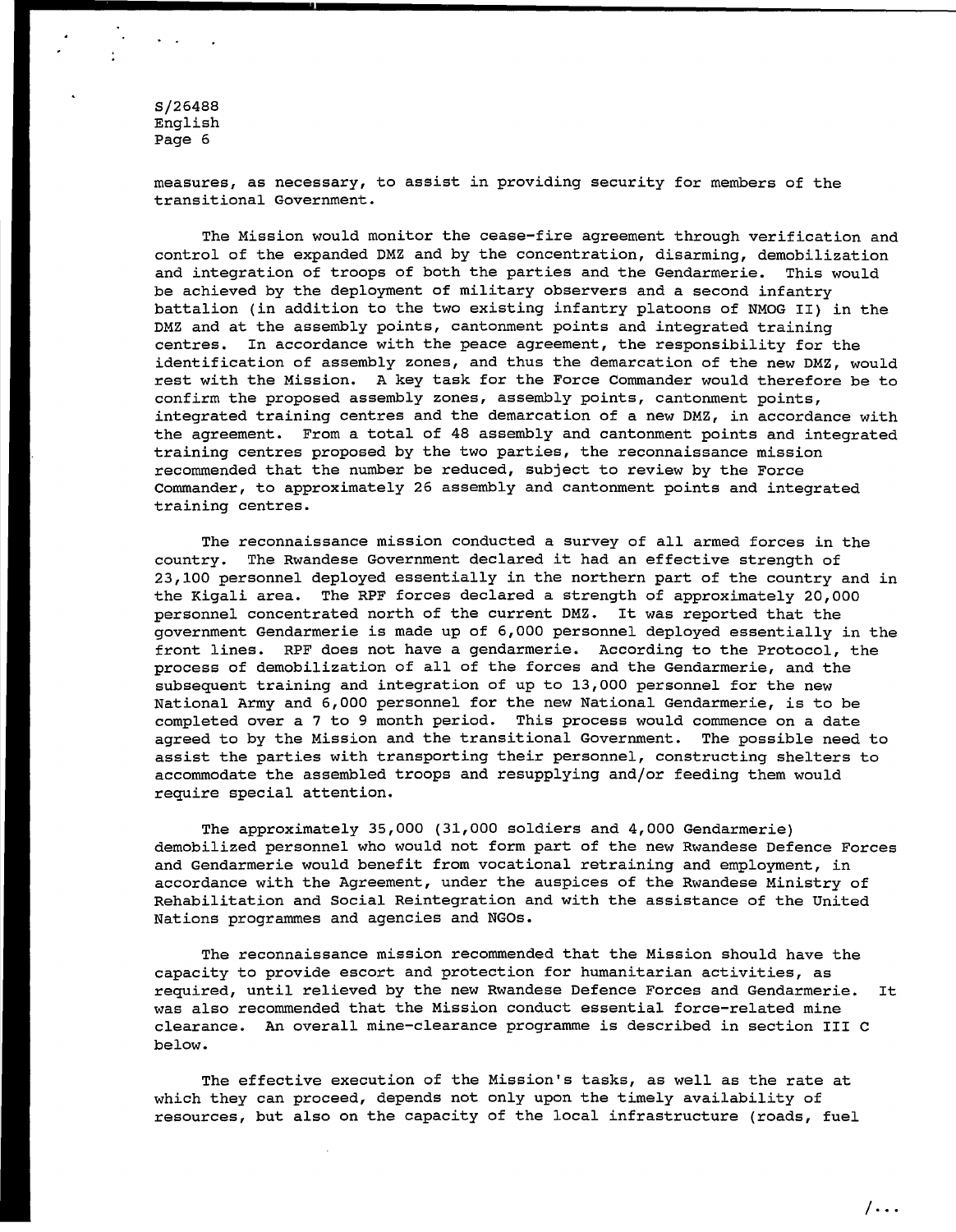supply, power supply, communications, warehousing space and personnel accommodation), as well as the Mission's repair and maintenance capabilities. Taking into account the state of the existing infrastructure in Rwanda, it would be essential for an engineer company to be deployed expeditiously to assist in restoring basic infrastructure, including roads and bridges necessary for the work of the Mission.

### 2. Proposed Force structure

The military observers of UNOMUR, established under Security Council resolution 846 (1993), would come under the command of the United Nations Mission in Rwanda, while maintaining their monitoring tasks on the Uganda/Rwanda border. The Mission would incorporate elements of the NMOG II forces already in place in the current DMZ (see annex I) under its command at the earliest opportunity.

The Mission's operations would be divided into five sectors. There would be a Kigali sector and a DMZ sector. Two other sectors would be located with the government forces and RPF forces respectively. UNOMUR would constitute the fifth sector. The Mission would be supported by engineer, aviation, communications and medical units, as well as by the necessary logistic and administrative staff. The Mission's Force headquarters would be located in Kigali.

A Military Observer Group headquarters would be responsible for command and control of the Military Observer Sectors and for administering all military observers in theatre. It would consist of a total of 20 military observers and would be comprised of the traditional branches of military staff.

The Government forces, RPF forces and UNOMUR Sectors would be composed entirely of United Nations military observers. These three Sectors, through their military observer teams, would be responsible for monitoring the implementation of the Protocol of Agreement on the Integration of the Armed Forces of the two parties. The military observer Sectors would be responsible for, inter alia, the following tasks: monitoring the observance by the two parties of modalities for the definite cessation of hostilities as provided for in the peace Agreement; monitoring the assembly zones and the preparation and maintenance of assembly and cantonment points; verifying the disengagement of forces, the movement of troops to assembly points and of heavy weapons to cantonment points; monitoring discipline of troops inside and outside assembly points; verifying inventories of weapons and ammunition of the two parties and monitoring operations for the separation of heavy weapons from light weapons; verifying the identification of military personnel in the assembly points; verifying the distribution of non-lethal supplies to troops in assembly points; monitoring the security of troops in the integrated training centres and monitoring the operations for the demobilization of servicemen and gendarmes.

The Kigali and the DMZ Sectors would each consist of an infantry battalion and military observers, who would perform tasks similar to those described in paragraph 34, as well as assist in arms recovery and verification through the use of checkpoints and patrols and in providing security at assembly and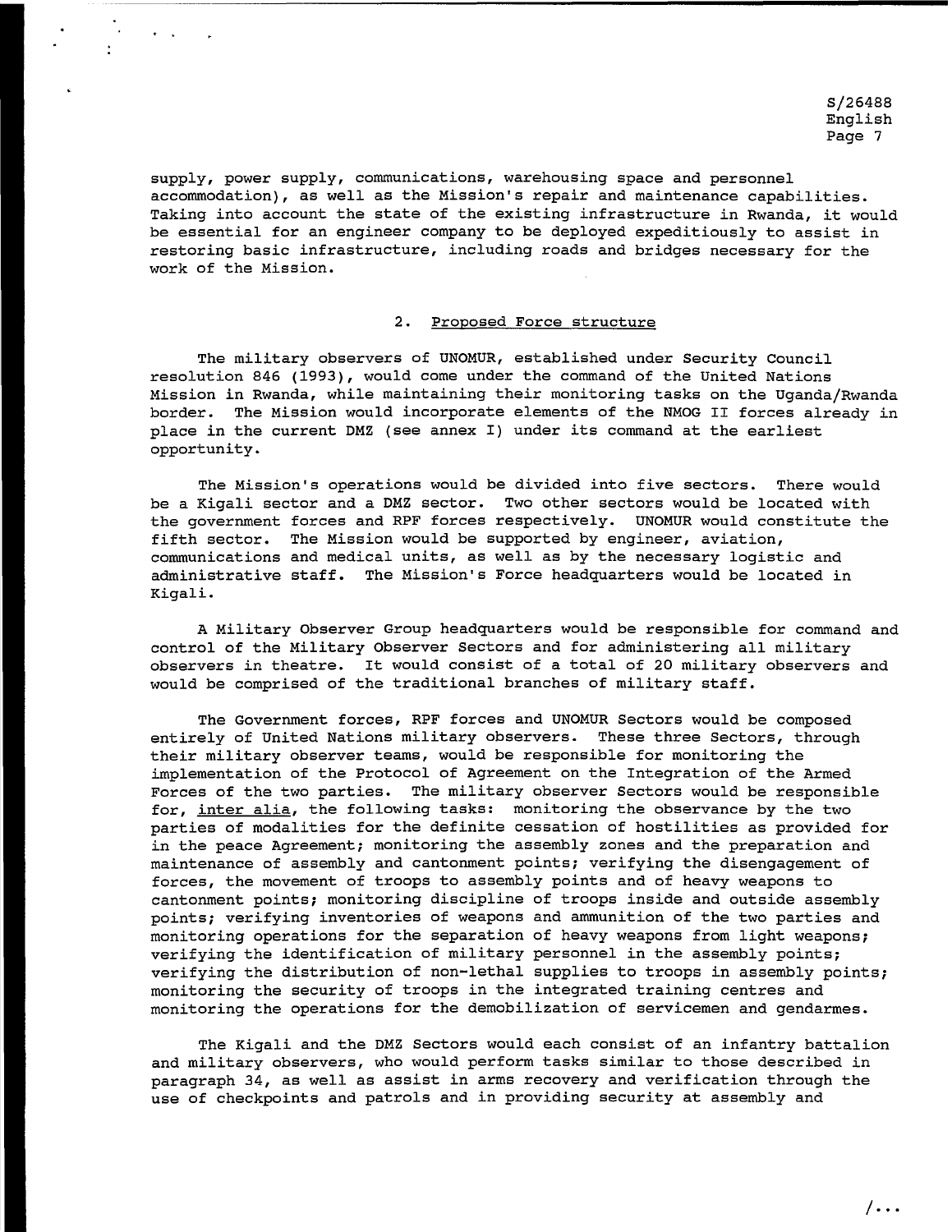cantonment points. The DMZ Sector would also take under its command the two NMOG II platoons currently serving in Rwanda.

The two infantry battalions (800 all ranks each) must be capable of supporting themselves for at least 60 days. They would each consist of a heavy logistics company and four rifle companies.

The Mission would also need an engineer company consisting of 203 personnel which would be responsible, inter alia, for supervising the rehabilitation and repair of basic infrastructure to meet the Mission's operational requirements and for undertaking essential demining tasks, including explosive ordnance disposal.

The Mission's support elements would consist of a helicopter unit of 40 personnel and 4 utility helicopters and a light twin-engine aircraft, a movement control section of 20 personnel, a logistics company of 200 personnel and a medical platoon of 50 personnel.

#### 3. Deployment schedule

The military personnel of the Mission would be deployed progressively as shown in Annex II and would conduct the operation in four phases.

Phase 1 would commence on the day on which the Security Council adopts the enabling resolution and would end on D-Day, the day on which the transitional Government is installed in Kigali. Given the time required to establish and deploy the proposed Mission, it is estimated that the transitional Government may not be installed until the end of 1993. The objective of this phase would be to establish the essential conditions needed to permit the secure installation of the transitional Government. The necessary command and control, service support, infrastructure and equipment would be put in place. This would require the immediate deployment of the military planning staff of the Mission headquarters (including approximately 25 military, 3 civilian police and 18 civilians). This phase would also see elements of the expanded NMOG II and UNOMUR observers continuing their respective mandates in the DMZ and on the Uganda-Rwanda border, but under command of the Mission. By the end of phase 1, the strength of the Mission would number a total of 1,428 military personnel, of whom 1,217 would be staff officers and formed troops and 211 would be military observers (including 77 military observers from UNOMUR and 54 from NMOG II).

Phase 2 would commence on D-Day and last until D-Day+90 or when the process of disengagement, demobilization and integration of the Forces and Gendarmerie begins. This phase would see the continued build up of the Mission to its peak strength. The expanded NMOG II and UNOMUR would be fully integrated as entities into the Mission and would continue to discharge their mandates. The major activities during this phase would be to continue monitoring the DMZ and the Uganda-Rwanda border and assisting in providing security in Kigali, the demarcation of the assembly zones, monitoring the modification of the DMZ and ensuring that all preparations for the disengagement, demobilization and integration process are in place. While the agreement did not specify a date for the start of the demobilization process, it did estimate that one month would be required to set up the support elements needed to conduct this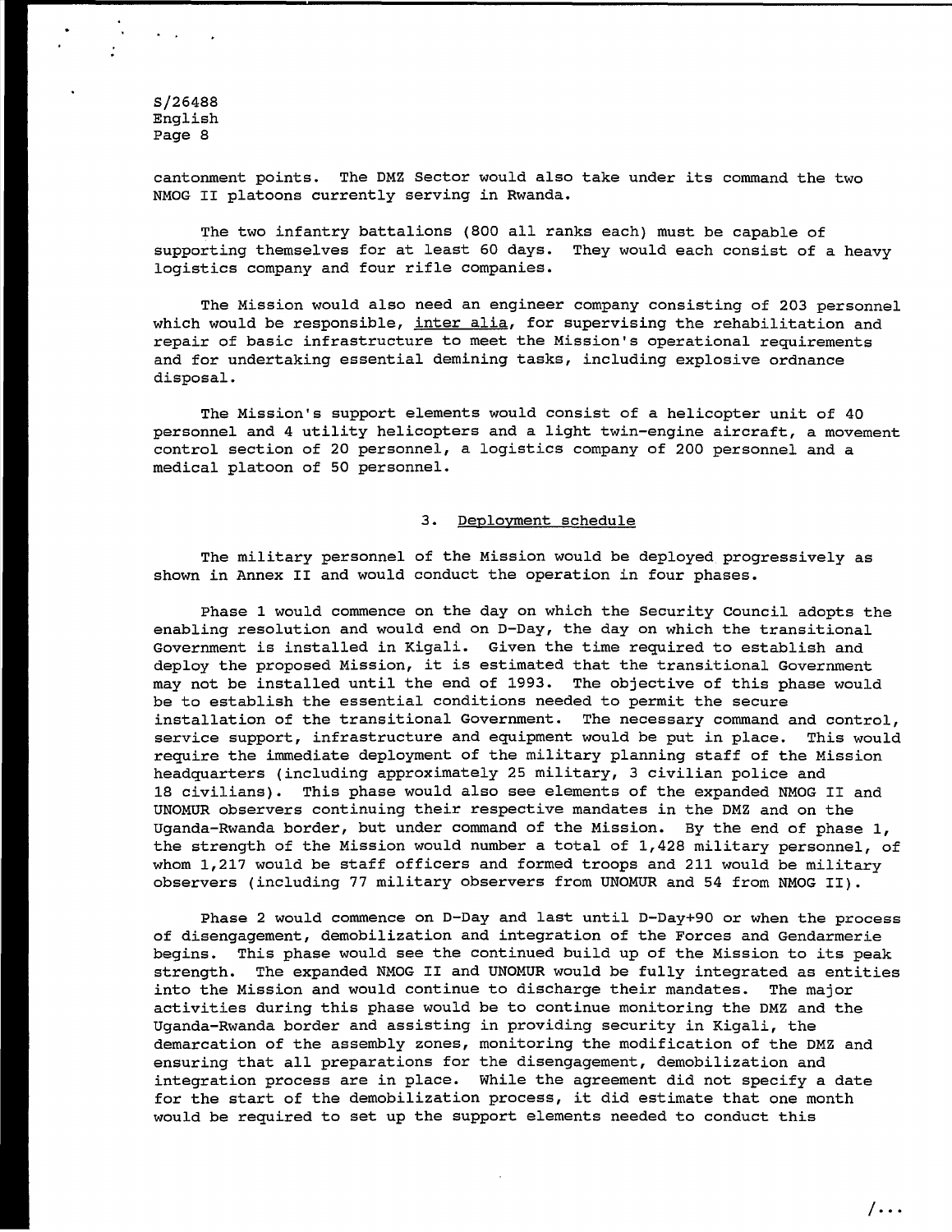operation. However, the reconnaissance mission's estimate is that two to three months would be required to ensure that the infrastructure needed for demobilization is in place. By the end of this phase, the strength of the Mission would include a total of 2,548 military personnel, of whom 2,217 would be staff officers and formed troops and 331 would be military observers.

..

Phase 3 would commence on D-Day+90, or when the disengagement, demobilization and integration process begins, and would last until D-Day+360, or when the process is completed. During this phase, the Mission would establish, supervise and monitor the new DMZ with a second infantry battalion, and would continue to monitor the Uganda-Rwanda border. It would establish approximately 26 assembly/cantonment points and integrated training centres, monitor the movement of large bodies of military personnel in and through the DMZ and assist in maintaining general security in the country. Security would also continue to be provided in Kigali. By the end of this phase, the strength of the Mission would be in the process of reduction to approximately 1,240 all ranks.

Phase 4 would commence on D-Day+360, or when the disengagement, demobilization and integration process is completed. This phase would last about 10 months. It would see the further reduction of the Mission's strength to the minimum level needed to assist in ensuring the secure atmosphere required in the final stages of the transitional period leading up to the elections. During this phase, the monitoring of the DMZ and of the Uganda-Rwanda border would cease. The residual strength of the Mission would amount to approximately 930 military personnel, of whom 850 would be staff officers and formed troops and 80 would be military observers.

## B. Civilian police

The Arusha peace agreement calls on the United Nations to assist in maintaining public security through the monitoring and verification of the activities of the Gendarmerie and Communal Police.

The law and order situation during the transitional phase would be dependent on several internal security considerations: possible political and ethnic tensions; the potential for a dramatic rise in armed banditry after the demobilization of the forces of the parties; the easy availability of weapons; the possible disruption of the humanitarian aid effort; and the inability of local agencies to cope effectively with rising crime in the country, particularly in Kigali.

In accordance with the Protocol on the Integration of the Armed Forces, the Gendarmerie would be reduced from a strength of approximately 6,000 to a strength of 1,800 during the demobilization phase. All members of the Gendarmerie would be screened, along with RPF candidates, for positions in the new Gendarmerie or for complete demobilization into the community. The Gendarmerie would subsequently be reconstituted with a maximum force level of 6,000 all ranks.

In order to verify that law and order are maintained effectively and impartially, a small United Nations civilian police unit, headed by.a Police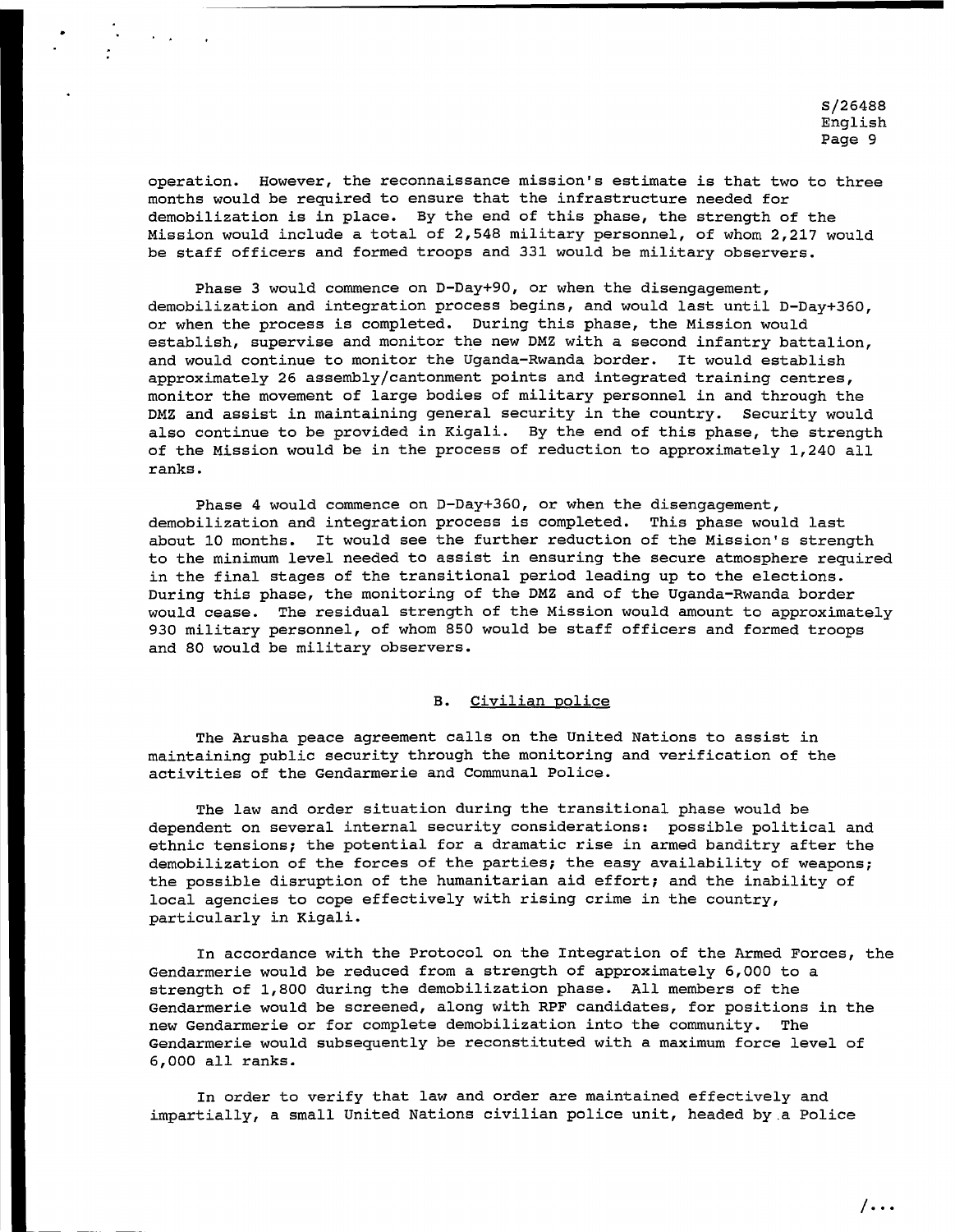Commissioner, would be deployed *in* Kigali and the nine prefecture capitals and *in* specific police installations. It is estimated that a total of 60 police officers would be required. The police unit would consist of a headquarters of 10 officers, including a special investigation team; a Kigali district consisting of 20 personnel; and a provincial district consisting of monitoring teams for each of the prefectures (except Kigali), requiring a total of 30 personnel.

#### c. Humanitarian assistance

In addition to the provisions of the Protocol on Refugees and Displaced Persons, both the Government and RPF have indicated that international assistance will be essential *in* bringing about the successful implementation of the peace agreement. Humanitarian agencies will continue to provide assistance based on the principle of humanity, neutrality and impartiality.

By March 1993, a total of 900,000 people, or approximately 13 per cent of the nation's population, had been displaced. The Secretary-General launched a consolidated appeal *in* April 1993 to meet the emergency needs of these displaced people. The,international community has made cash and in-kind contributions of up to US\$ 100 million since January 1993. With the signing of the peace agreement, it is estimated that some 600,000 individuals have already returned to their homes. With their return, the emergency situation that arose earlier *in* the year has eased. For the estimated 300,000 people who remain displaced and continue to rely on emergency assistance *in* the camps, such assistance will continue to be provided.

If a United Nations operation is deployed *in* Rwanda, humanitarian assistance would need to be coordinated with the Mission's activities. Currently, the United Nations Resident Coordinator ensures coordination among United Nations agencies, and with the donor community and NGOs. He will continue to do so during the transitional period.

As a result of the decision of the Governing Council of the United Nations Development Programme (UNDP) *in* February 1993 on its programme for Rwanda, UNDP and the United Nations Department of Humanitarian Affairs will hold a Round-table Meeting on humanitarian assistance, which will include aspects of demobilization and reconstruction, *in* early 1994. In addition to local fund-raising efforts, the meeting will provide an excellent opportunity to solicit support from a larger number of donors and to inform them of the latest situation *in* the country. I hope that the donor community will continue to respond favourably to the financial needs *in* the humanitarian sector.

Regarding assistance to demobilized soldiers, a comprehensive programme catering to their needs is being studied using previous United Nations peace-keeping experience in other regions. The United Nations is encouraging the donor community to examine the possibility of pooling resources for the preparation and implementation of such a programme.

Finally, regarding the Rwandese who have taken refuge *in* neighbouring countries, the starting point of the implementation of the activities envisaged for the repatriation and reintegration of the returnees is the establishment of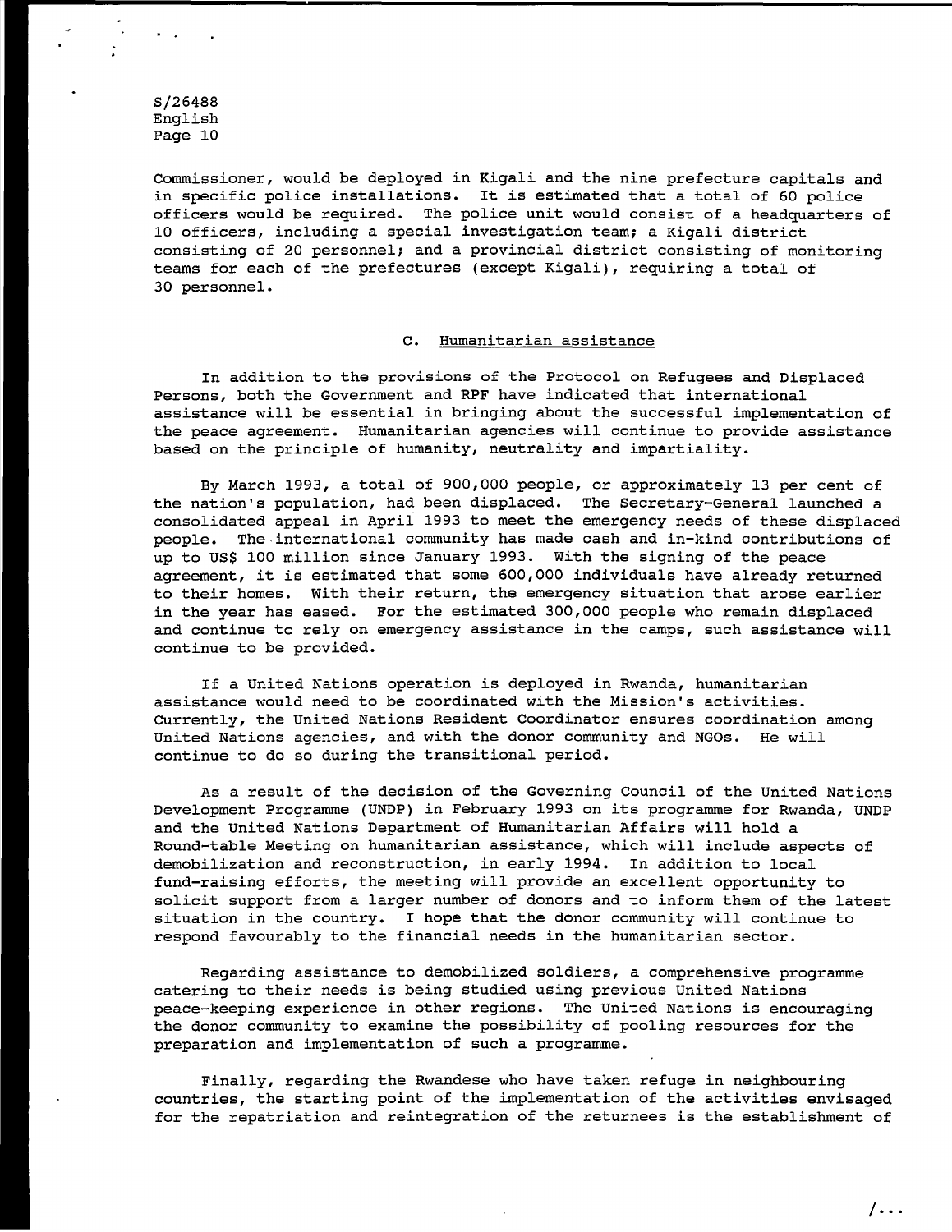the transitional Government. UNHCR has been coordinating refugee activities and<br>has been making advance preparations in the countries of asylum. The return of has been making advance preparations in the countries of asylum. refugees will be regulated through tripartite agreements among country of origin, country of asylum and UNHCR. The establishment of national committees for repatriation and local integration is also foreseen, as is the establishment of a Commission for Repatriation under the transitional Government.

It has been recommended that an information campaign be launched both in the countries of asylum and in Rwanda to promote the provisions of the peace agreement. Information relating to refugees and the options offered to them (repatriation, naturalization or to remain as aliens), should also be part of this information campaign.

Mine-clearance has been earmarked as a priority to ease the constant threat to the lives of the displaced persons. It has also been pointed out that, with their removal, a more direct access by humanitarian agencies to areas needing assistance would be possible. This requirement is specifically addressed in article 40 of the Protocol on Refugees and Displaced Persons.

It has been estimated that a mine-clearance programme would be confined to a small area of the northern part of the country. The most serious mine problem however, would be the location and detection of mines in tea and banana plantations, as well as on open grassland and on tracks. At present, land mines already pose a serious threat to the local population. This threat will continue to increase as displaced persons return to their villages.

The reconnaissance mission recommended that the United Nations initiate a mine-clearance programme, including a survey of existing locations, a mine-awareness campaign for displaced persons and refugees and a training programme in mine deactivation for the government and RPF engineer forces. An engineer element should be included within the military component to provide a local mine-clearance capability on routes necessary to the Mission's operations. In addition, should the training programme for both parties be deemed unworkable or unsafe, a professional mine-clearance company would be subcontracted as has been the practice in other peace-keeping missions.

There will be a need to continue substantial humanitarian assistance activities in the future. The United Nations Resident Coordinator will continue to serve as the coordinator for these activities, working in close cooperation with all relevant organizations of the United Nations system. It is anticipated that a capacity would be established in the Mission for liaison and coordination with the humanitarian assistance programme, in particular with respect to adequate security as may be necessary for the distribution of humanitarian relief supplies and the process of demobilization and reintegration of armed forces into society.

## D. Administrative aspects

The Mission would require an administrative component based in Kigali, with two regional offices. One regional office would be located in the northern city of Byumba. The second would be in Kabale, which is the present headquarters of UNOMUR. The administrative component would provide necessary support in areas

 $/$ ...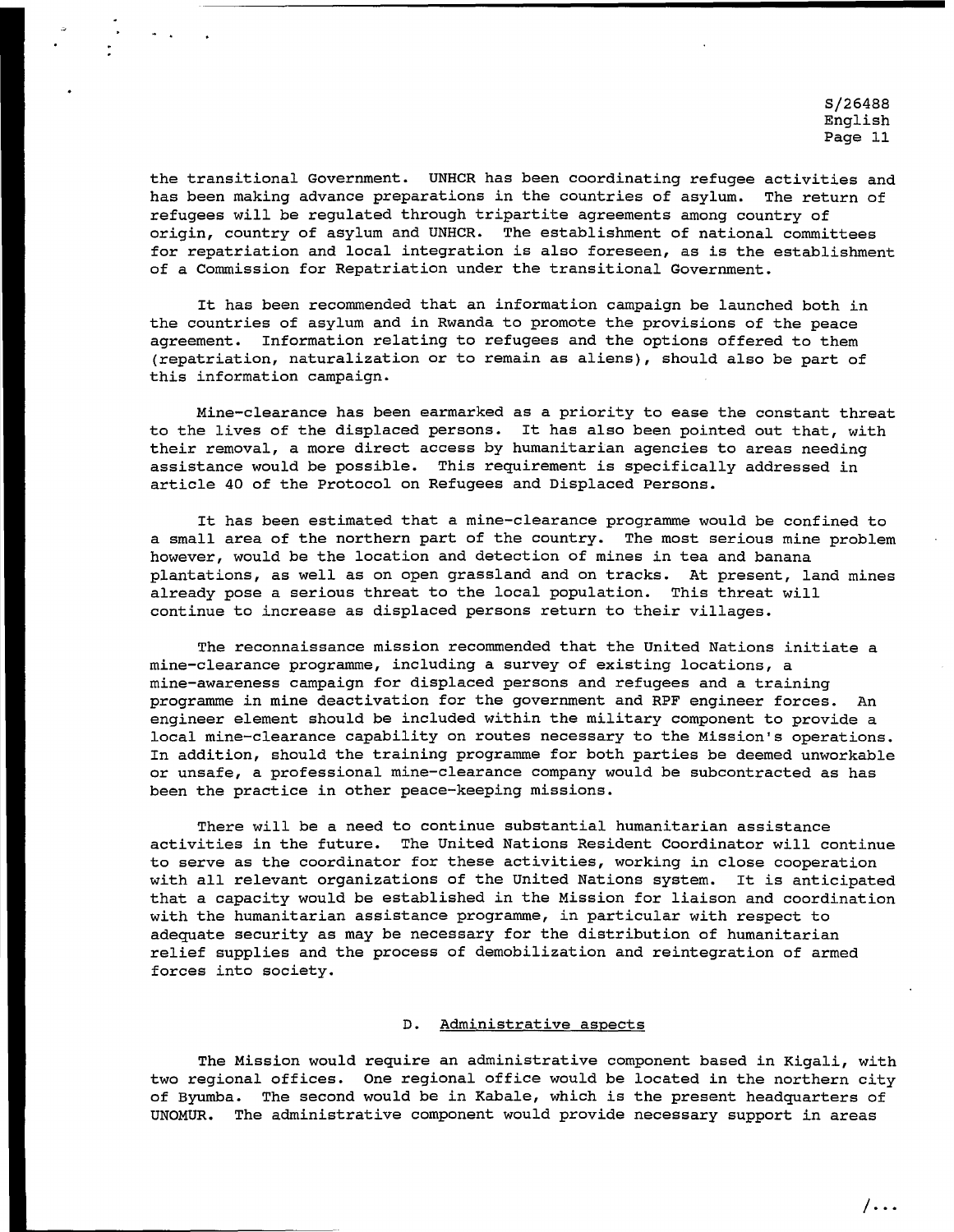of personnel, finance, procurement, communications, travel, compensation, translation and interpretation, electronic data processing, etc. In order to provide information to the general public on the activities of the mission, the Mission would seek access to an established radio station.

It is estimated that a total of 127 international staff (26 Professional and 101 Field and General Service staff) and 68 locally recruited staff would be required. These figures include the 17 international staff and 7 locally recruited staff currently working in Uganda with UNOMUR. The 26 Professional staff would include 4 political officers, 2 public information officers, 1 human rights officer and humanitarian assistance officers.

#### IV. CONCLUSIONS AND RECOMMENDATIONS

In my report of 24 August (S/26350), I stated that the signing of the Arusha peace agreement had provided the Government of Rwanda and RPF with a political and democratic framework for resolving their conflict. The agreement gives the international community an opportunity to contribute to the successful implementation of the peace process. In this connection, I should like to acknowledge, with deep gratitude, the continuing efforts of the Facilitator, the President of the United Republic of Tanzania, Mr. Mwinyi, and of the Secretary-General of OAU, Mr. Salim Ahmed Salim, to encourage the parties to abide by the commitments they freely entered into when they concluded the Arusha agreement.

The Rwandese people face extensive hardship and a critical economic situation. There is a strong grass-roots desire to see an end to the destruction and suffering brought about by a protracted conflict. Both sides seem determined to achieve a durable peace through disarmament, demobilization and national reconciliation. At the same time, there is serious concern over the possibility that any inordinate delay in establishing the transitional Government may endanger the peace process. These concerns have been expressed to my reconnaissance mission by the leadership of both sides, the resident diplomatic community in Rwanda, NGOs and, especially, the Secretary General of OAU. I therefore consider that the United Nations should respond positively to the appeal of the parties for assistance in the implementation of the peace agreement, especially since the mandate of the OAU NMOG II force will terminate by 31 October 1993.

The proposed United Nations Mission in Rwanda should be deployed without delay following Security Council authorization in order to allow for the prompt establishment of the transitional institutions. The immediate deployment of an advance party, including the Force Commander, would underscore the determination of the United Nations for the rapid build-up of the military presence needed in Kigali and of the logistic base for deployment of the force. The subsequent introduction of observers and formed units would enable the force to contribute to the implementation of the disengagement, demobilization and integration phase, while providing an adequate level of security and a credible United Nations presence. Finally, the reduction of the military and civilian police components should ensure that the operation is carried out in a cost-effective manner while contributing, at the same time, to the maintenance of the stability required for the period culminating with the elections.

 $/$ ...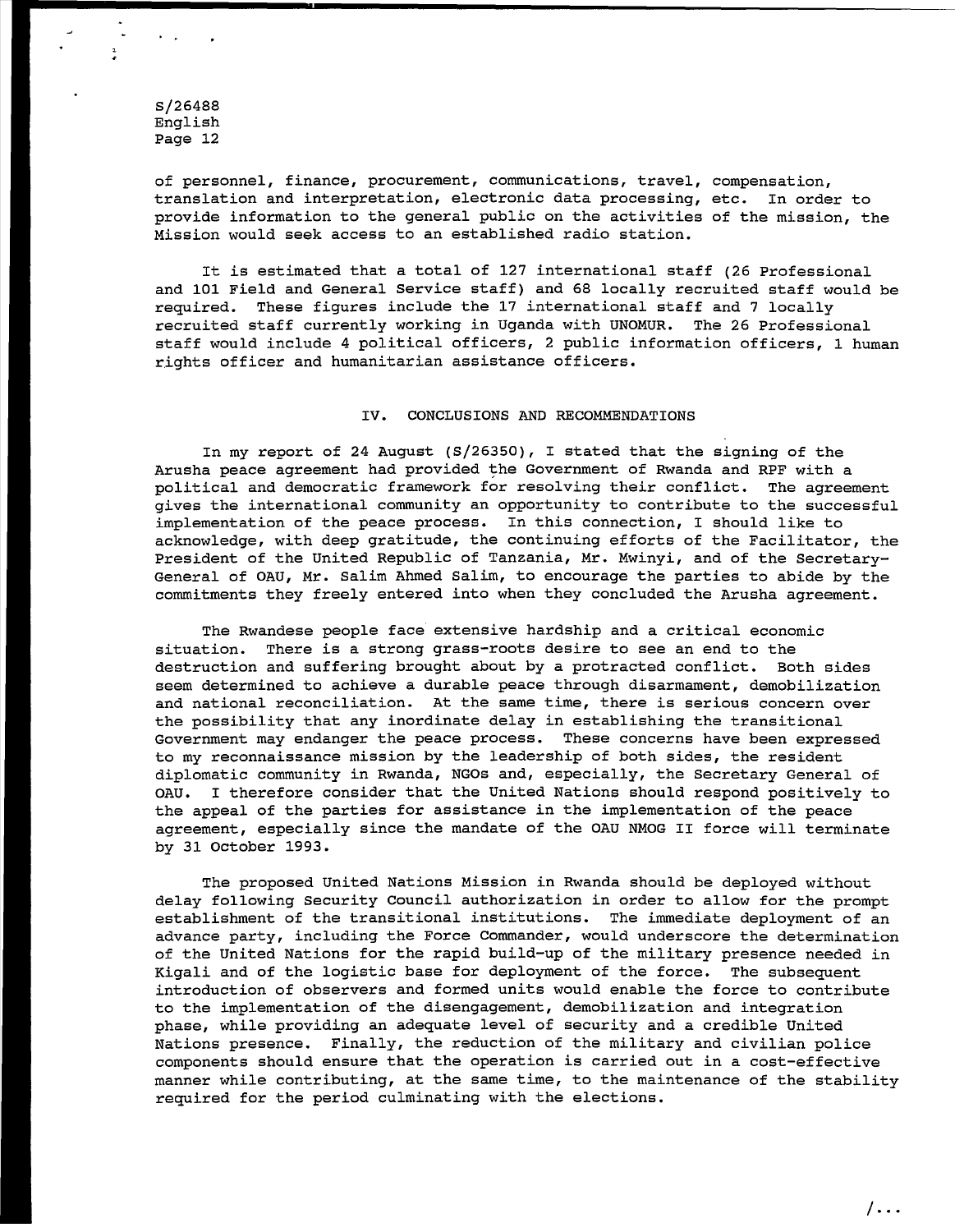The UNOMUR observers currently deployed on the Uganda side of the Uganda-Rwanda border remain a necessary stabilizing factor. It is therefore considered that UNOMOR must continue to monitor that border until the end of the demobilization process. However, UNOMOR's chain of command and future logistics would be integrated into the proposed Mission.

I am encouraged by the restraint and desire for a lasting peace and national reconciliation shown by the parties since the signature of the Arusha peace agreement. They have demonstrated their goodwill by holding a number of joint informal working groups and by the support they provided to the reconnaissance mission in all of its fact-finding activities. The two parties also sent a joint delegation to the United Nations, which I met on 15 September. The joint delegation stressed to me the urgency of the establishment of a United Nations force, since the successful implementation of the Arusha agreement was predicated on its deployment. The delegation emphasized that, unless immediate action was taken to deploy the force, the implementation of the peace agreement would be seriously compromised as a result of the vacuum that would be created. I explained to the joint delegation that the decision regarding the establishment of such a force rested with the Security Council and that, even with the approval of the Council, it could take up to three months for such a force to be fully deployed. Under the circumstances, I urged the parties, in the interim, to respect the commitments they had undertaken in Arusha to work together for national reconciliation and the reconstruction of the country and to strictly adhere to the cease-fire.

In the light of the above, I recommend that the Security Council authorize the establishment of a United Nations Assistance Mission for Rwanda, to be known as UNAMIR, with the mandate of contributing to the establishment and maintenance of a climate conducive to the secure installation and subsequent operation of the transitional Government. This operation would be deployed according to the schedule described in section III of the present report.

I further recommend that the Security Council urge Member States to support the current United Nations aid effort in Rwanda. UNAMIR and the United Nations Resident Coordinator would closely coordinate their respective activities in this regard.

Should the Security Council authorize the establishment of UNAMIR, it would be my intention to appoint a Special Representative who would lead the Mission in the field and exercise authority over all its elements. The military component of the Mission would be headed by a Force Commander. The Mission would operate under the command of the United Nations, vested in the Secretary-General under the authority of the Security Council. I would report regularly to the Security Council on the operations of UNAMIR. All matters that might affect the nature of the continued effective functioning of the Mission would be referred to the Security Council for its decision.

In accordance with established practice, UNAMIR would need to have freedom of movement, communications and inspection and to enjoy the other rights that would be necessary for the performance of its tasks in Rwanda. UNAMIR and its personnel would also have to be granted all relevant privileges and immunities provided by the Convention on the Privileges and Immunities of the United Nations. Should the Security Council decide to establish UNAMIR, it would be my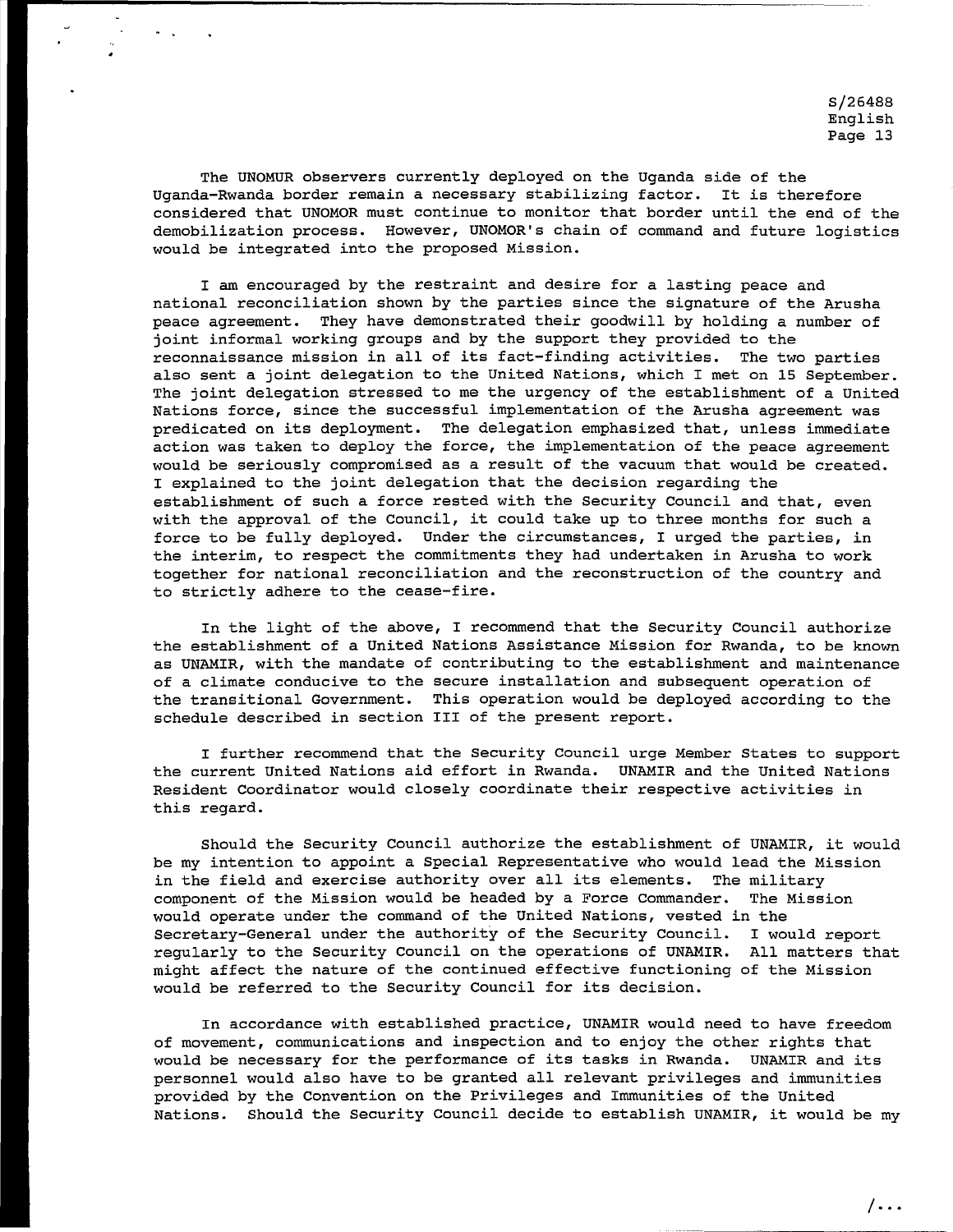. .

intention to initiate consultations with the transitional Government with a view to promptly concluding a status-of-forces agreement along the usual lines.

In conclusion, I wish to stress that two essential conditions must be met to enable the United Nations to carry out its recommended role in Rwanda successfully and effectively. First, the parties must cooperate fully with one another and the United Nations in carrying out their commitments under the Arusha agreement. Secondly, the United Nations must be provided in a timely manner with the necessary human and financial resources. At a time of unprecedented financial constraints facing the United Nations, it is imperative that Member States be prepared to assume the obligations resulting from the new mandates they entrust to the Organization.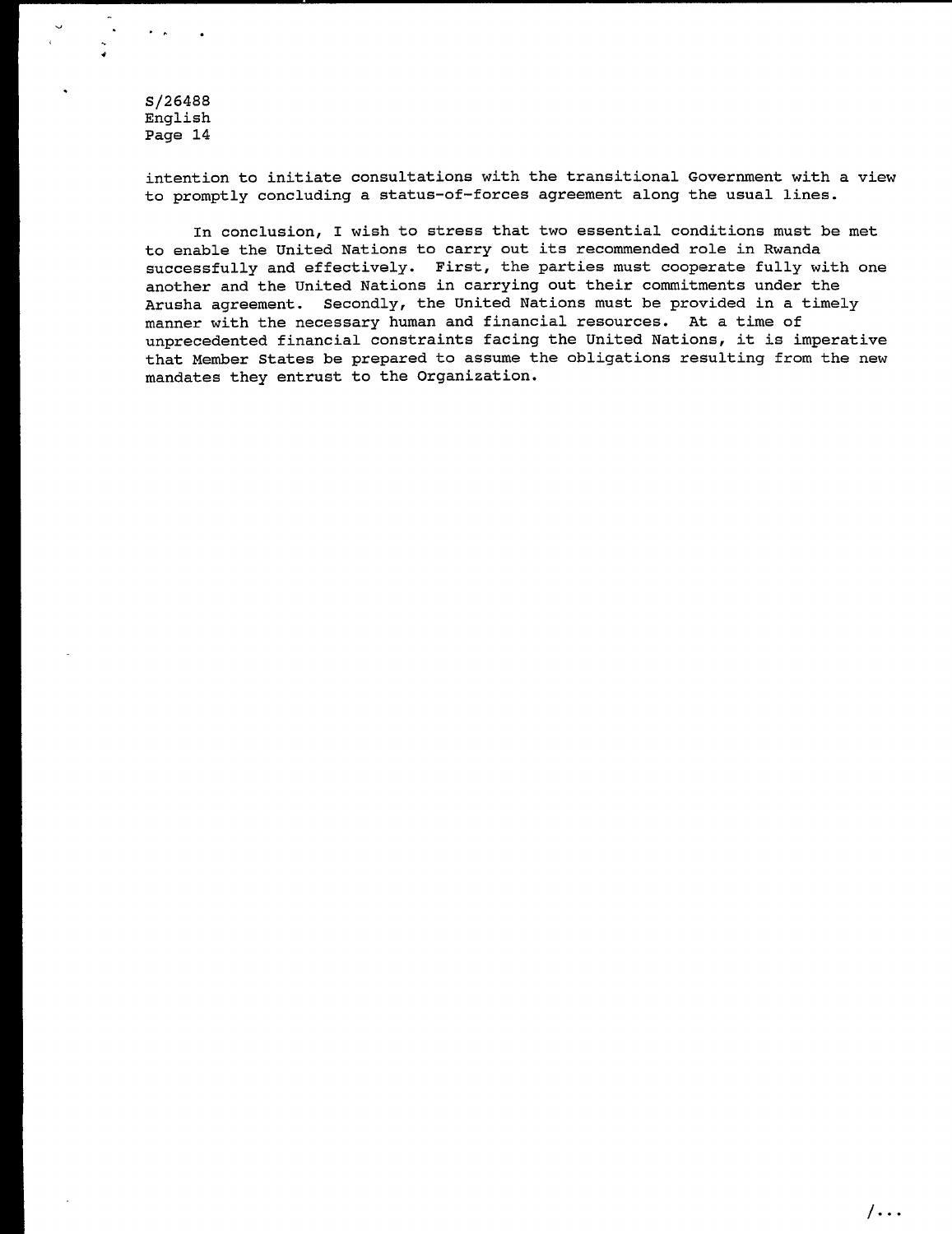Annex I Current demilitarized zone

 $\sim 10^6$ 

 $\sim 10^7$ 

 $\sim 10^{-11}$ 

' .

 $\frac{1}{\sigma}$